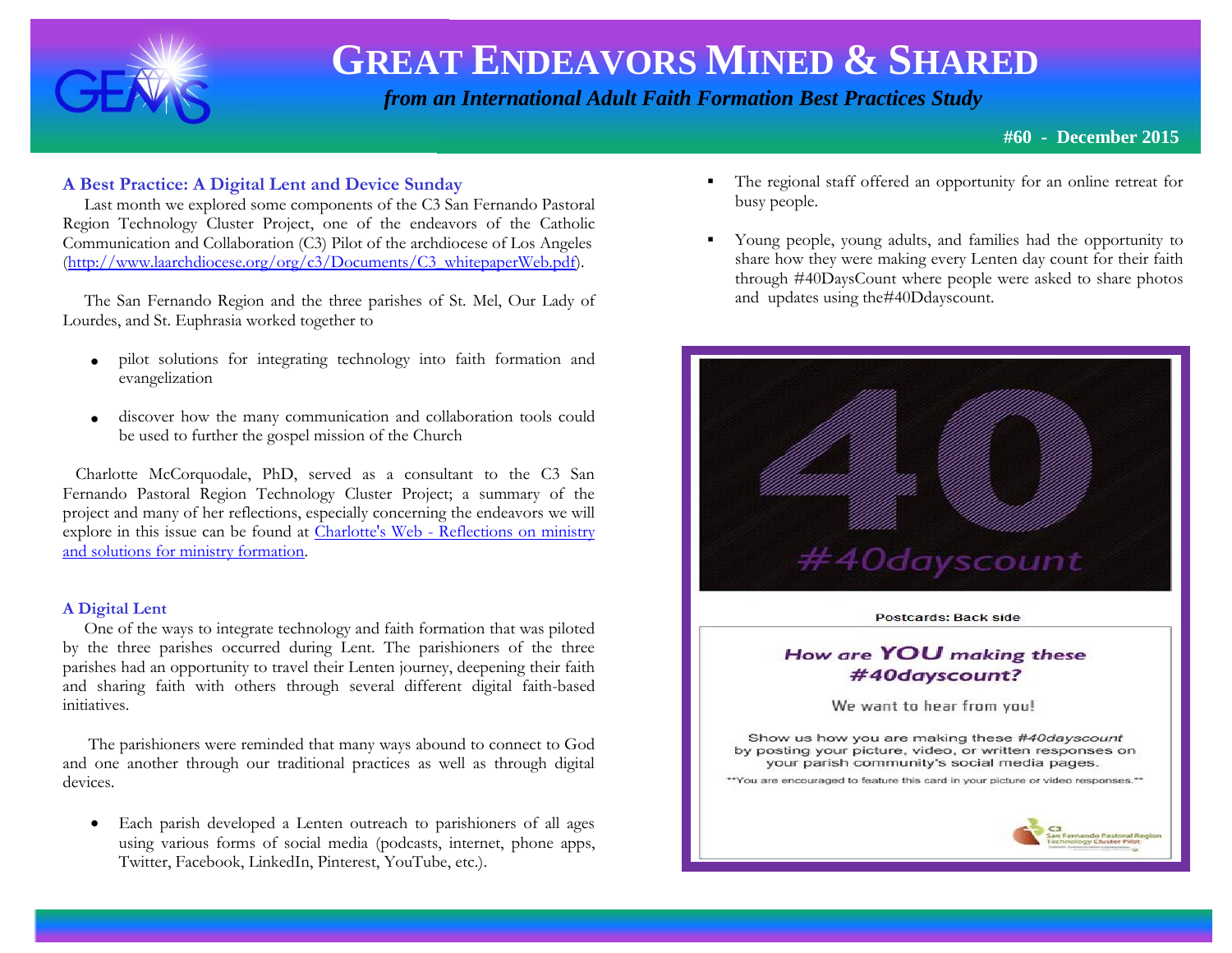To view the variety of ways that parishioners of all ages in these three parishes made the 40 days count, go to Twitter and search #40DaysCount.



#### **Device Sunday**

 To enable the Digital Lent (and the ongoing use of communications technology within faith formation), the three parishes celebrated Device Sunday near the beginning of Lent.

 Parishioners were invited to bring their digital devices (smart phones, tablets, etc.) to church that weekend –

- for a blessing of both the digital devices as well as the social networks of people that were formed to share faith during the Lenten season
- to learn how these devices of today can be tools for ongoing growth in faith, and especially during the present Lenten season

 After the closing prayer of each weekend liturgy (at each parish), the pastor and the social media coordinator explained how all parishioners were invited to share faith during the Lenten season in various ways, including the use of social media and/or digital devices.

 A video (which was used at every liturgy) featured Bishop Wilkerson, the regional bishop for San Fernando. Bishop Wilkerson quoted Pope Francis in his challenge on World Communications Day to remember *"The digital world can be an environment rich in humanity; a network not of wires but of people."*

 Bishop Wilkerson asked parishioners to join him in daily prayer and reflection by choosing one of the many options available today for prayerful reflection.

 Following the video, the social media coordinator helped to acquaint the people with some of the many faith tools that are available today.

 The blessing that was then used by these three parishes can be found at [http://www.ministrytrainingsource.org/blog/.](http://www.ministrytrainingsource.org/blog/)

 Because of the experience of Device Sunday, Charlotte mentions several of their learnings:

 Bishop Wilkerson's video had a positive impact, helping people realize that this endeavor was not just for their parish, but was part of a bigger effort with support from the bishop and Pope Francis.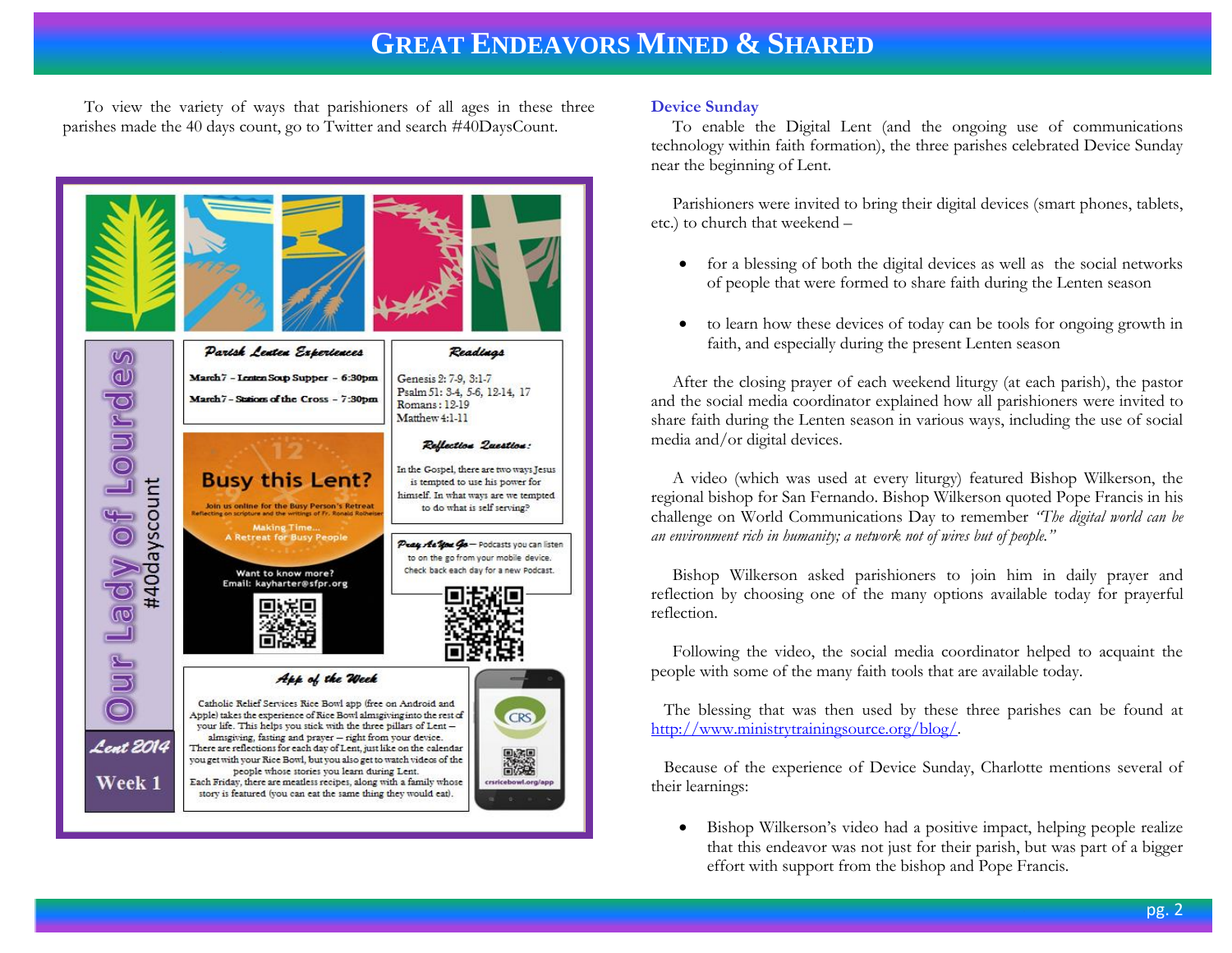- Parishioners were encouraged by the blessing of devices and (for many, a new) acquaintance with the many options available – technologically to support our faith practices.
- The flyer detailing the options was a helpful support for the experience, especially for those who didn't have their devices with them.

#### **A few of the many internet sites that might be shared with parishioners:**

Sacred Space: [www.sacredspace.ie](http://www.sacredspace.ie/) Pray as you go: [www.pray-as-you-go.org](http://www.pray-as-you-go.org/) Stay Great:<http://staygreat.com/default.aspx> Other 6:<http://other6.com/> The Five Loaves: [www.thefiveloaves.com](http://www.thefiveloaves.com/) God in All Things:<http://godinallthings.com/>

Three Minute Retreat: [http://www.loyolapress.com/3-minute-retreats-daily](http://www.loyolapress.com/3-minute-retreats-daily-online-prayer.htm)[online-prayer.htm](http://www.loyolapress.com/3-minute-retreats-daily-online-prayer.htm)

> Concord Pastor Comments: [http://concordpastor.blogspot.com](http://concordpastor.blogspot.com/)

Creighton University Online Ministries [www.creighton.edu/CollaborativeMinistry/online.html](http://www.creighton.edu/CollaborativeMinistry/online.html)

> Eco-spirituality Resources <http://ecospiritualityresources.com/>

Pencil Preaching: <http://celebrationpublications.org/pencilpreaching>

Word to Life: <http://www.catholicnews.com/word2lif.htm>

#### **A few of many phone apps to suggest to parishioners:**

Laudate: [http://ayckasoft.blogspot.com/p/laudate](http://ayckasoft.blogspot.com/p/laudate-for-iphone.html)[for-iphone.html](http://ayckasoft.blogspot.com/p/laudate-for-iphone.html)

> iBreviary:<http://www.ibreviary.org/en/> iMissal:<http://www.imissal.com/>

Magnificat: <http://bookstore.magnificat.net/ebooks-and-apps.html>

> Bread 4 Today: <http://www.cssr.org.au/bread4today/>

The Pope App:<http://www.thepopeapp.com/>

USA Catholic Church (USCCB): <http://www.usccb.org/news/2015/15-131.cfm>

Saint of the Day: [https://itunes.apple.com/us/app/saint-of-the](https://itunes.apple.com/us/app/saint-of-the-day/id386807667?mt=8)[day/id386807667?mt=8](https://itunes.apple.com/us/app/saint-of-the-day/id386807667?mt=8)

Words with Jesus: [https://play.google.com/store/apps/details?id=com.litt](https://play.google.com/store/apps/details?id=com.littleiapps.wordswithjesus) [leiapps.wordswithjesus](https://play.google.com/store/apps/details?id=com.littleiapps.wordswithjesus)

 Two blogs were written – by Charlotte McCorquodale, PhD - about Device Sunday which provide greater detail on what occurred and what was learned.

They can be accessed through the following links:

 [http://www.ministrytrainingsource.org/blog/2014/02/21/c3-blog-4](http://www.ministrytrainingsource.org/blog/2014/02/21/c3-blog-4-device-sunday/) [device-sunday/](http://www.ministrytrainingsource.org/blog/2014/02/21/c3-blog-4-device-sunday/)